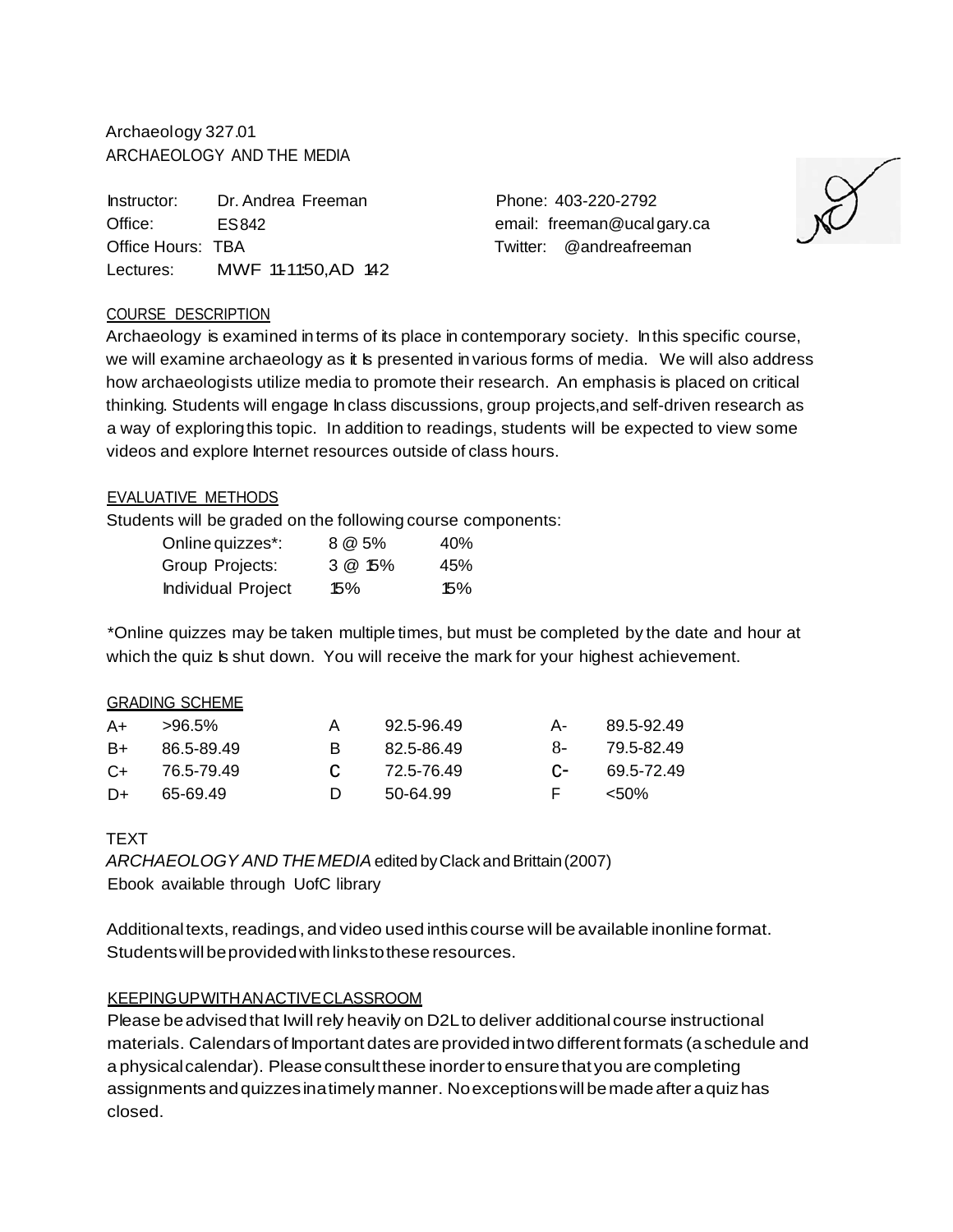### Plagarism and Cheating:

Plagiarism: "to steal and pass off the ideas or words of another as one's own" (Webster's). Plagiarism will not be tolerated and will automatically result in a failing grade for the submission. Any student caught plagiarizingwill also be subject to additional University sanctions. Students are expected to be familiar with the Department of Anthropology and Archaeology's policy on intellectual honesty.

## Deferred Exams:

Deferral of a mid-term exam must be cleared with the instructor. Deferral will be granted only in cases of personal injury, illness, or immediate family emergency. An official note or other documentation explaining the reason for the absence Is required. Deferral of the final exam requires Registrar approval.

Academic Accommodations:

The academic accommodations policy can be found at [http://wwwucalgary.ca/access/accommodations/policy.](http://wwwucalgary.ca/access/accommodations/policy)

It is the student's responsibility to request academic accommodations. If you are a student with a documented disability who may require academic accommodations and have not registered with Student Accessibility Services, please contact them at 403-220-6019. Students that have not registered with the SAS are not eligible for formal academic accommodations. More information about the academic accommodations can be found at [http://wwww.ucalgary.ca/access.](http://wwww.ucalgary.ca/access)

# Emergency Evacuation:

Inthe event of an emergency that requires evacuation,please referto the followinglink to become familiar with the assembly points for the class:

[https://www.u](http://www.ucalgarv.ca/emergencyplan/home/evacuati)ca[lgarv.ca/emergencyplan/home/evacuati](http://www.ucalgarv.ca/emergencyplan/home/evacuati) on-assembly-points/assembly-polnts.

# USRI:

At the University of Calgary, feedback furnished by students through the Universal Student Ratings of Instruction (USRI) survey provides valuable information to help with evaluating instruction, enhancing learning and teaching,and selecting courses [\(www.ucalgary.ca/usri\).](http://www.ucalgary.ca/usri)) Your responses are appreciated-please participate in USRI Surveys.

The Department of Anthropology and Archaeology's FOIP (Freedom of Information and Privacy) policy requires all reports/examinations to be returned to students during class time or the Instructor's office hours. Any term work not picked up will be placed in the Anthropology Office (ES 620) for distribution. Any student not wishingto have their work placed inthe office must make alternate arrangements with the course instructor early in the term.